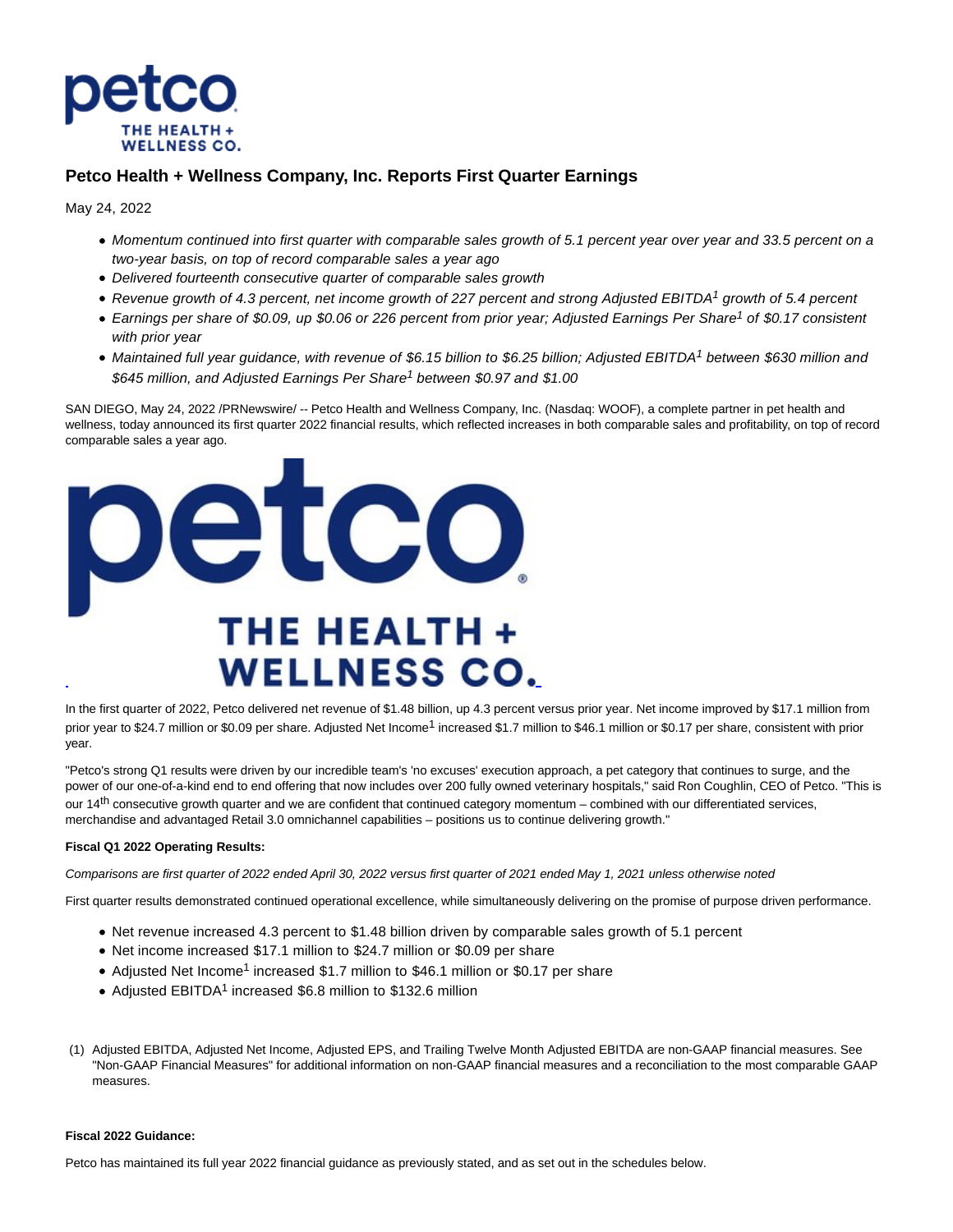#### **Earnings Conference Call Webcast Information:**

Management will host an earnings conference call on May 24, 2022 at 8:30 AM Eastern Time to discuss the company's financial results. The conference call will be accessible through live webcast. Interested investors and other individuals can access the webcast, earnings release, earnings presentation, and infographic via the company's investor relations page at *inpetco.com*. A replay of the webcast will be archived on the company's investor relations page through June 7, 2022 at approximately 5:00 PM Eastern Time.

### **About Petco, The Health + Wellness Co.:**

Founded in 1965, Petco is a category-defining health and wellness company focused on improving the lives of pets, pet parents and our own Petco partners. We've consistently set new standards in pet care while delivering comprehensive pet wellness products, services and solutions, and creating communities that deepen the pet-pet parent bond. We operate more than 1,500 pet care centers across the U.S., Mexico and Puerto Rico, which offer merchandise, companion animals, grooming, training and a growing network of on-site veterinary hospitals and mobile veterinary clinics. Our complete pet health and wellness ecosystem is accessible through our pet care centers and digitally at **[petco.com](https://c212.net/c/link/?t=0&l=en&o=3543489-1&h=677179170&u=https%3A%2F%2Fc212.net%2Fc%2Flink%2F%3Ft%3D0%26l%3Den%26o%3D3276883-1%26h%3D683328306%26u%3Dhttps%253A%252F%252Fnam12.safelinks.protection.outlook.com%252F%253Furl%253Dhttps%25253A%25252F%25252Fc212.net%25252Fc%25252Flink%25252F%25253Ft%25253D0%252526l%25253Den%252526o%25253D3264315-1%252526h%25253D1999365729%252526u%25253Dhttps%2525253A%2525252F%2525252Fnam12.safelinks.protection.outlook.com%2525252F%2525253Furl%2525253Dhttps%252525253A%252525252F%252525252Fwww.petco.com%252525252Fshop%252525252Fen%252525252Fpetcostore%252525253Fcm_mmc%252525253DPBR%25252525257CPRR%25252525257CCCY%25252525257CCCO%25252525257CPR%25252525257C0%25252525257C7tWTCxscYd3ACU1tBiw4Em%25252525257C0%25252525257C0%25252525257C0%25252525257C0%25252526data%2525253D04%252525257C01%252525257CVentura.Olvera%2525252540PETCO.com%252525257C553b8d94d64345264fa908d93d86da45%252525257C1281036727b241b1a5897c74628d957d%252525257C0%252525257C0%252525257C637608472843934972%252525257CUnknown%252525257CTWFpbGZsb3d8eyJWIjoiMC4wLjAwMDAiLCJQIjoiV2luMzIiLCJBTiI6Ik1haWwiLCJXVCI6Mn0%252525253D%252525257C2000%25252526sdata%2525253DuO5rn%252525252F4IIYNtbc%252525252F3nZlickvez8Sf1Vz9AtS9ycZ8gUM%252525253D%25252526reserved%2525253D0%252526a%25253Dpetco.com%2526data%253D04%25257C01%25257CDanielle.Alvarado%252540petco.com%25257C8c67fcf6991a43b00bc208d9668fe054%25257C1281036727b241b1a5897c74628d957d%25257C0%25257C0%25257C637653590439907698%25257CUnknown%25257CTWFpbGZsb3d8eyJWIjoiMC4wLjAwMDAiLCJQIjoiV2luMzIiLCJBTiI6Ik1haWwiLCJXVCI6Mn0%25253D%25257C1000%2526sdata%253Dls%25252F3rV2iBnysfaUhI5xzfz%25252FO1hh9748mVhRYPzAanzI%25253D%2526reserved%253D0%26a%3Dpetco.com&a=petco.com)** and on the **[Petco app](https://c212.net/c/link/?t=0&l=en&o=3543489-1&h=2780965945&u=https%3A%2F%2Fc212.net%2Fc%2Flink%2F%3Ft%3D0%26l%3Den%26o%3D3276883-1%26h%3D3099260738%26u%3Dhttps%253A%252F%252Fnam12.safelinks.protection.outlook.com%252F%253Furl%253Dhttps%25253A%25252F%25252Fc212.net%25252Fc%25252Flink%25252F%25253Ft%25253D0%252526l%25253Den%252526o%25253D3264315-1%252526h%25253D4291449378%252526u%25253Dhttps%2525253A%2525252F%2525252Fnam12.safelinks.protection.outlook.com%2525252F%2525253Furl%2525253Dhttps%252525253A%252525252F%252525252Fpetco.app%252525252FqH04K5L8vhb%25252526data%2525253D04%252525257C01%252525257CVentura.Olvera%2525252540PETCO.com%252525257C553b8d94d64345264fa908d93d86da45%252525257C1281036727b241b1a5897c74628d957d%252525257C0%252525257C0%252525257C637608472843934972%252525257CUnknown%252525257CTWFpbGZsb3d8eyJWIjoiMC4wLjAwMDAiLCJQIjoiV2luMzIiLCJBTiI6Ik1haWwiLCJXVCI6Mn0%252525253D%252525257C2000%25252526sdata%2525253DE%252525252B9VkE5kN26AtS5zPZ%252525252B9h9bvz83wgsAxRbfNq1otsMA%252525253D%25252526reserved%2525253D0%252526a%25253DPetco%25252Bapp%2526data%253D04%25257C01%25257CDanielle.Alvarado%252540petco.com%25257C8c67fcf6991a43b00bc208d9668fe054%25257C1281036727b241b1a5897c74628d957d%25257C0%25257C0%25257C637653590439907698%25257CUnknown%25257CTWFpbGZsb3d8eyJWIjoiMC4wLjAwMDAiLCJQIjoiV2luMzIiLCJBTiI6Ik1haWwiLCJXVCI6Mn0%25253D%25257C1000%2526sdata%253DRdt7g8XpblToLGSwGb0RLgC%25252BurQ31UJHUddMu71nYbM%25253D%2526reserved%253D0%26a%3DPetco%2Bapp&a=Petco+app)**. In tandem with **[Petco](https://c212.net/c/link/?t=0&l=en&o=3543489-1&h=2703010721&u=https%3A%2F%2Fc212.net%2Fc%2Flink%2F%3Ft%3D0%26l%3Den%26o%3D3276883-1%26h%3D820408004%26u%3Dhttps%253A%252F%252Fnam12.safelinks.protection.outlook.com%252F%253Furl%253Dhttps%25253A%25252F%25252Fc212.net%25252Fc%25252Flink%25252F%25253Ft%25253D0%252526l%25253Den%252526o%25253D3264315-1%252526h%25253D2420695824%252526u%25253Dhttps%2525253A%2525252F%2525252Fnam12.safelinks.protection.outlook.com%2525252F%2525253Furl%2525253Dhttps%252525253A%252525252F%252525252Fpetcolove.org%252525252F%252525253Futm_medium%252525253Dpublicrelations%2525252526utm_source%252525253Dpetco-pressrelease%2525252526utm_campaign%252525253Dboilerplate%25252526data%2525253D04%252525257C01%252525257CVentura.Olvera%2525252540PETCO.com%252525257C553b8d94d64345264fa908d93d86da45%252525257C1281036727b241b1a5897c74628d957d%252525257C0%252525257C0%252525257C637608472843944925%252525257CUnknown%252525257CTWFpbGZsb3d8eyJWIjoiMC4wLjAwMDAiLCJQIjoiV2luMzIiLCJBTiI6Ik1haWwiLCJXVCI6Mn0%252525253D%252525257C2000%25252526sdata%2525253D7B%252525252BSUcVQz3HsnrzBdx7ovk44CJTN2OuA4fY1SQUjtyU%252525253D%25252526reserved%2525253D0%252526a%25253DPetco%25252BLove%2526data%253D04%25257C01%25257CDanielle.Alvarado%252540petco.com%25257C8c67fcf6991a43b00bc208d9668fe054%25257C1281036727b241b1a5897c74628d957d%25257C0%25257C0%25257C637653590439917687%25257CUnknown%25257CTWFpbGZsb3d8eyJWIjoiMC4wLjAwMDAiLCJQIjoiV2luMzIiLCJBTiI6Ik1haWwiLCJXVCI6Mn0%25253D%25257C1000%2526sdata%253DlKXyZNNLBTTz7KdQZvqWlOtT4IG4p2vIoZe6jwp51do%25253D%2526reserved%253D0%26a%3DPetco%2BLove&a=Petco+Love) Love** (formerly the Petco Foundation), an independent nonprofit organization, we work with and support thousands of local animal welfare groups across the country and, through in-store adoption events, we've helped find homes for more than 6.5 million animals.

# **Forward-Looking Statements:**

This earnings release contains "forward-looking statements" within the meaning of the Private Securities Litigation Reform Act of 1995 as contained in Section 27A of the Securities Act of 1933, as amended, and Section 21E of the Securities Exchange Act of 1934, as amended, concerning expectations, beliefs plans, objectives, goals, strategies, future events or performance and underlying assumptions and other statements that are not statements of historical fact, including statements regarding our fiscal year 2022 guidance, our growth plans, and execution on our transformation initiatives. Such forward-looking statements can generally be identified by the use of forward-looking terms such as "believes," "expects," "may," "intends," "will," "shall," "should," "anticipates," "opportunity," "illustrative", or the negative thereof or other variations thereon or comparable terminology. Although Petco believes that the expectations and assumptions reflected in these statements are reasonable, there can be no assurance that these expectations will prove to be correct or that any forward-looking results will occur or be realized. Nothing contained in this earnings release is, or should be relied upon as, a promise or representation or warranty as to any future matter, including any matter in respect of the operations or business or financial condition of Petco. All forward-looking statements are based on expectations and assumptions about future events that may or may not be correct or necessarily take place and that are by their nature subject to significant uncertainties and contingencies, many of which are outside the control of Petco. Forward-

looking statements are subject to a number of risks, uncertainties and other factors that could cause actual results or events to differ materially from the potential results or events discussed in the forward-looking statements, including, without limitation, those identified in this earnings release as well as the following: (i) increased competition (including from multi-channel retailers and e-Commerce providers); (ii) reduced consumer demand for our products and/or services; (iii) our reliance on key vendors; (iv) our ability to attract and retain qualified employees; (v) risks arising from statutory, regulatory and/or legal developments; (vi) macroeconomic pressures in the markets in which we operate including inflation; (vii) failure to effectively manage our costs; (viii) our reliance on our information technology systems; (ix) our ability to prevent or effectively respond to a privacy or security breach; (x) our ability to effectively manage or integrate strategic ventures, alliances or acquisitions and realize the anticipated benefits of such transactions; (xi) economic or regulatory developments that might affect our ability to provide attractive promotional financing; (xii) business interruptions and other supply chain issues; (xiii) catastrophic events, political tensions, conflicts and wars (such as the ongoing conflict in Ukraine), health crises, and pandemics, including the potential effects that the ongoing COVID-19 pandemic and/or corresponding macroeconomic uncertainty could have on our financial position, results of operations and cash flows; (xiv) our ability to maintain positive brand perception and recognition; (xv) product safety and quality concerns; (xvi) changes to labor or employment laws or regulations; (xvii) our ability to effectively manage our real estate portfolio; (xviii) constraints in the capital markets or our vendor credit terms; (xix) changes in our credit ratings; and (xx) the other risks, uncertainties and other factors identified under "Risk Factors" and elsewhere in Petco's Securities and Exchange Commission filings. The occurrence of any such factors could significantly alter the results set forth in these statements.

Petco cautions that the foregoing list of risks, uncertainties and other factors is not complete, and forward-looking statements speak only as of the date they are made. Petco undertakes no duty to update publicly any such forward-looking statement, whether as a result of new information, future events or otherwise, except as may be required by applicable law, regulation or other competent legal authority.

# **PETCO HEALTH AND WELLNESS COMPANY, INC. CONDENSED CONSOLIDATED STATEMENTS OF OPERATIONS**

(In thousands, except per share amounts) (Unaudited and subject to reclassification)

|                                                 | 13 Weeks Ended |                   |                |                   |  |  |
|-------------------------------------------------|----------------|-------------------|----------------|-------------------|--|--|
|                                                 |                | April 30,<br>2022 | May 1,<br>2021 | Percent<br>Change |  |  |
| <b>Net sales</b>                                | S              | 1,475,991         | 1,414,994<br>S | 4%                |  |  |
| Cost of sales                                   |                | 868,317           | 818,009        | 6%                |  |  |
| Gross profit                                    |                | 607,674           | 596.985        | 2%                |  |  |
| Selling, general and administrative expenses    |                | 557.735           | 549,236        | 2%                |  |  |
| <b>Operating income</b>                         |                | 49.939            | 47.749         | 5%                |  |  |
| Interest income                                 |                | (20)              | (21)           | (5%)              |  |  |
| Interest expense                                |                | 19,634            | 20,529         | (4%)              |  |  |
| Loss on extinguishment and modification of debt |                |                   | 20.838         | (100%)            |  |  |
| Other non-operating income                      |                | (314)             |                | N/M               |  |  |
| Income before income taxes and income from      |                |                   |                |                   |  |  |
| equity method investees                         |                | 30,639            | 6,403          | 379%              |  |  |
| Income tax expense                              |                | 10,000            | 2,679          | 273%              |  |  |
| Income from equity method investees             |                | (3, 163)          | (2, 425)       | 30%               |  |  |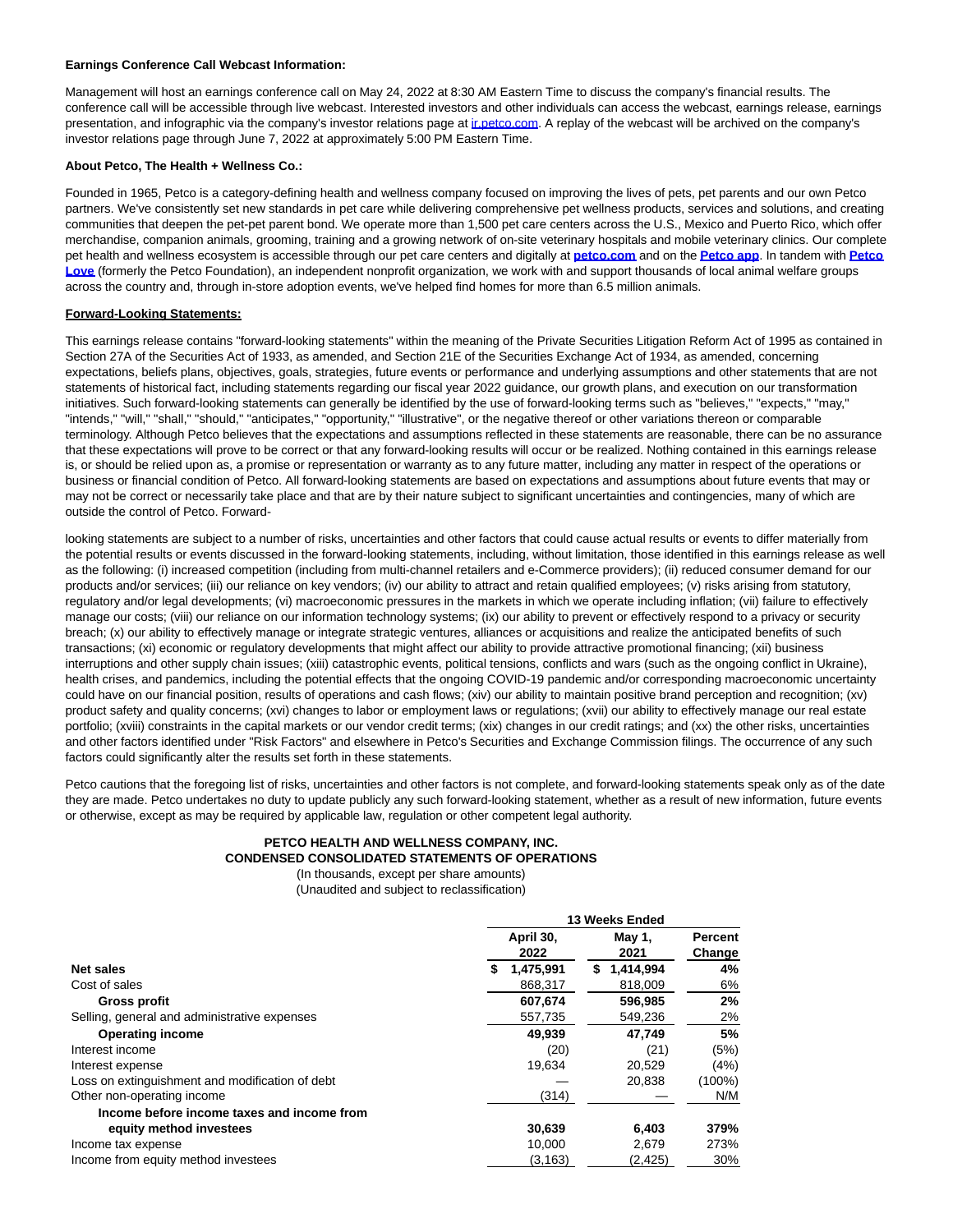| Net income<br>Net loss attributable to noncontrolling interest                            | 23,802<br>(891) | 6.149<br>(1, 411) | 287%<br>(37%) |
|-------------------------------------------------------------------------------------------|-----------------|-------------------|---------------|
| Net income attributable to Class A and B-1 common<br>stockholders                         | \$<br>24.693    | \$<br>7.560       | 227%          |
| Net income per Class A and B-1 common share:                                              |                 |                   |               |
| Basic                                                                                     | \$<br>0.09      | \$<br>0.03        | 226%          |
| Diluted                                                                                   | \$<br>0.09      | \$<br>0.03        | 226%          |
| Weighted average shares used in computing net income per Class A<br>and B-1 common share: |                 |                   |               |
| Basic                                                                                     | 265.050         | 264.215           | $0\%$         |
| Diluted                                                                                   | 265.701         | 265.028           | $0\%$         |

# **PETCO HEALTH AND WELLNESS COMPANY, INC. CONSOLIDATED BALANCE SHEETS**

(In thousands, except per share amounts)

(Unaudited and subject to reclassification)

|                                                                  | April 30,<br>2022 | January 29,<br>2022 |
|------------------------------------------------------------------|-------------------|---------------------|
| <b>ASSETS</b>                                                    |                   |                     |
| Current assets:                                                  |                   |                     |
| Cash and cash equivalents                                        | \$<br>190,893     | \$<br>211,602       |
| Receivables, less allowance for credit losses <sup>1</sup>       | 42,221            | 55,618              |
| Merchandise inventories, net                                     | 682,040           | 675,111             |
| Prepaid expenses                                                 | 52,129            | 42,355              |
| Other current assets                                             | 81,602            | 86,091              |
| Total current assets                                             | 1,048,885         | 1,070,777           |
| <b>Fixed assets</b>                                              | 1,792,202         | 1,745,691           |
| Less accumulated depreciation                                    | (1,056,858)       | (1,018,769)         |
| Fixed assets, net                                                | 735,344           | 726,922             |
| Operating lease right-of-use assets                              | 1,356,879         | 1,338,465           |
| Goodwill                                                         | 2,183,991         | 2,183,991           |
| Trade name                                                       | 1,025,000         | 1,025,000           |
| Other long-term assets                                           | 155,688           | 152,786             |
| Total assets                                                     | 6,505,787<br>S    | 6,497,941<br>\$     |
| <b>LIABILITIES AND EQUITY</b>                                    |                   |                     |
| <b>Current liabilities:</b>                                      |                   |                     |
| Accounts payable and book overdrafts                             | \$<br>392,662     | \$<br>403,976       |
| Accrued salaries and employee benefits                           | 125,616           | 150,630             |
| Accrued expenses and other liabilities                           | 213,396           | 210,872             |
| Current portion of operating lease liabilities                   | 258,349           | 265,897             |
| Current portion of long-term debt and other lease liabilities    | 21,789            | 21,764              |
| <b>Total current liabilities</b>                                 | 1,011,812         | 1,053,139           |
| Senior secured credit facilities, net, excluding current portion | 1,637,365         | 1,640,390           |
| Operating lease liabilities, excluding current portion           | 1,114,268         | 1,096,133           |
| Deferred taxes, net                                              | 322,626           | 318,355             |
| Other long-term liabilities                                      | 132,009           | 134,105             |
| <b>Total liabilities</b>                                         | 4,218,080         | 4,242,122           |
| Commitments and contingencies<br>Stockholders' equity:           |                   |                     |
| Class A common stock <sup>2</sup>                                | 227               | 227                 |
| Class B-1 common stock <sup>3</sup>                              | 38                | 38                  |
| Class B-2 common stock <sup>4</sup>                              |                   |                     |
| Preferred stock <sup>5</sup>                                     |                   |                     |
| Additional paid-in-capital                                       | 2,143,505         | 2,133,821           |
| Retained earnings                                                | 166,859           | 142,166             |
| Accumulated other comprehensive loss                             | (3,836)           | (2,238)             |
| Total stockholders' equity                                       | 2,306,793         | 2,274,014           |
| Noncontrolling interest                                          | (19,086)          | (18, 195)           |
| <b>Total equity</b>                                              | 2,287,707         | 2,255,819           |
| Total liabilities and equity                                     | \$ 6,505,787      | \$6,497,941         |

(1) Allowances for credit losses are \$1,114 and \$931, respectively

(2) Class A common stock, \$0.001 par value: Authorized - 1.0 billion shares; Issued and outstanding - 227.5 million and 227.2 million shares, respectively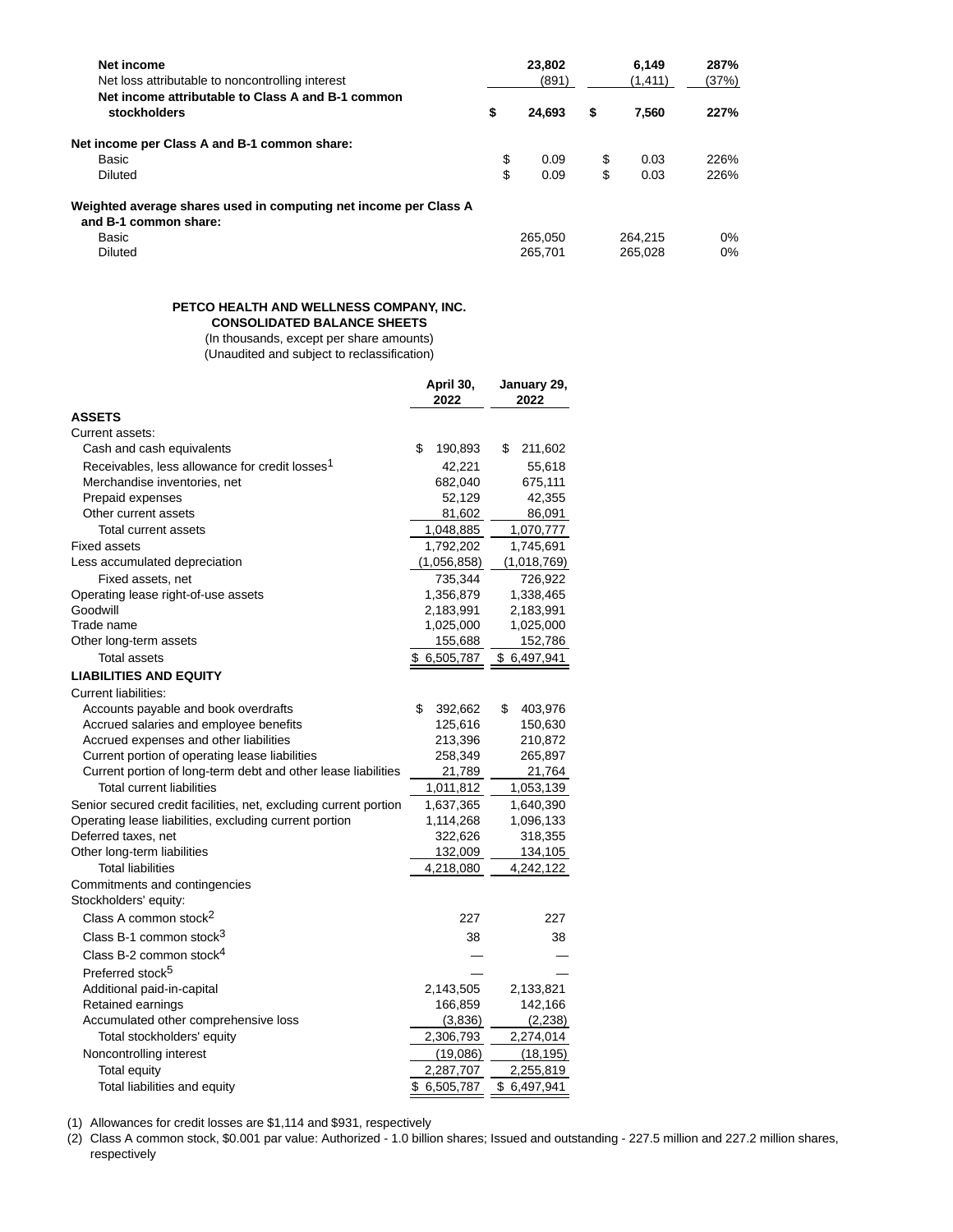(3) Class B-1 common stock, \$0.001 par value: Authorized - 75.0 million shares; Issued and outstanding - 37.8 million shares

(4) Class B-2 common stock, \$0.000001 par value: Authorized - 75.0 million shares; Issued and outstanding - 37.8 million shares,

(5) Preferred stock, \$0.001 par value: Authorized - 25.0 million shares; Issued and outstanding – none

#### **PETCO HEALTH AND WELLNESS COMPANY, INC. CONSOLIDATED STATEMENTS OF CASH FLOWS**

(In thousands)

(Unaudited and subject to reclassification)

|                                                                       | 13 Weeks Ended    |                |  |
|-----------------------------------------------------------------------|-------------------|----------------|--|
|                                                                       | April 30,<br>2022 | May 1,<br>2021 |  |
| Cash flows from operating activities:                                 |                   |                |  |
| Net income                                                            | \$<br>23,802      | 6,149<br>\$    |  |
| Adjustments to reconcile net income to net cash provided by           |                   |                |  |
| operating activities:                                                 |                   |                |  |
| Depreciation and amortization                                         | 46,967            | 41,607         |  |
| Amortization of debt discounts and issuance costs                     | 1.224             | 2,165          |  |
| Provision for deferred taxes                                          | 4,832             | 1,708          |  |
| Equity-based compensation                                             | 12,222            | 11,604         |  |
| Impairments, write-offs and losses on sale of fixed and other assets  | 162               | 947            |  |
| Loss on extinguishment and modification of debt                       |                   | 20,838         |  |
| Income from equity method investees                                   | (3, 163)          | (2, 425)       |  |
| Non-cash operating lease costs                                        | 105,249           | 105,188        |  |
| Other non-operating income                                            | (314)             |                |  |
| Changes in assets and liabilities:                                    |                   |                |  |
| Receivables                                                           | 13,397            | 3,748          |  |
| Merchandise inventories                                               | (6,930)           | (36,008)       |  |
| Prepaid expenses and other assets                                     | (9,896)           | (9, 140)       |  |
| Accounts payable and book overdrafts                                  | (11, 314)         | 20,119         |  |
| Accrued salaries and employee benefits                                | (16, 478)         | (2,483)        |  |
| Accrued expenses and other liabilities                                | 11,290            | 66,120         |  |
| Operating lease liabilities                                           | (112, 272)        | (116, 994)     |  |
| Other long-term liabilities                                           | (1,259)           | 1,859          |  |
| Net cash provided by operating activities                             | 57,519            | 115,002        |  |
| Cash flows from investing activities:                                 |                   |                |  |
| Cash paid for fixed assets                                            | (65, 910)         | (47, 351)      |  |
| Net cash used in investing activities                                 | (65, 910)         | (47, 351)      |  |
| Cash flows from financing activities:                                 |                   |                |  |
| Borrowings under long-term debt agreements                            |                   | 1,700,000      |  |
| Repayments of long-term debt                                          | (4,250)           | (1,678,111)    |  |
| Debt refinancing costs                                                |                   | (24, 665)      |  |
| Payments for finance lease liabilities                                | (1,022)           | (593)          |  |
| Proceeds from employee stock purchase plan and stock option exercises | 1,453             |                |  |
| Tax withholdings on stock-based awards                                | (11, 441)         |                |  |
| Payment of offering costs                                             |                   | (3,844)        |  |
|                                                                       | (15, 260)         |                |  |
| Net cash used in financing activities                                 |                   | (7, 213)       |  |
| Net (decrease) increase in cash, cash equivalents and restricted cash | (23, 651)         | 60,438         |  |
| Cash, cash equivalents and restricted cash at beginning of period     | 221,890           | 119,540        |  |
| Cash, cash equivalents and restricted cash at end of period           | \$<br>198,239     | \$<br>179,978  |  |

#### **NON-GAAP FINANCIAL MEASURES**

The following information provides definitions and reconciliations of the non-GAAP financial measures presented in this earnings release to the most directly comparable financial measures calculated and presented in accordance with generally accepted accounting principles (GAAP). The company has provided this non-GAAP financial information, which is not calculated or presented in accordance with GAAP, as information supplemental and in addition to the financial measures presented in this earnings release that are calculated and presented in accordance with GAAP. Such non-GAAP financial measures should not be considered superior to, as a substitute for or alternative to, and should be considered in conjunction with, the GAAP financial measures presented in this earnings release. The non-GAAP financial measures in this earnings release may differ from similarly titled measures used by other companies.

### **Adjusted EBITDA and Trailing Twelve Month Adjusted EBITDA**

Adjusted EBITDA, including Trailing Twelve Month Adjusted EBITDA, is considered a non-GAAP financial measure under the Securities and Exchange Commission's (SEC) rules because it excludes certain amounts included in net income calculated in accordance with GAAP. Management believes that Adjusted EBITDA is a meaningful measure to share with investors because it facilitates comparison of the current period performance with that of the comparable prior period. In addition, Adjusted EBITDA affords investors a view of what management considers to be Petco's core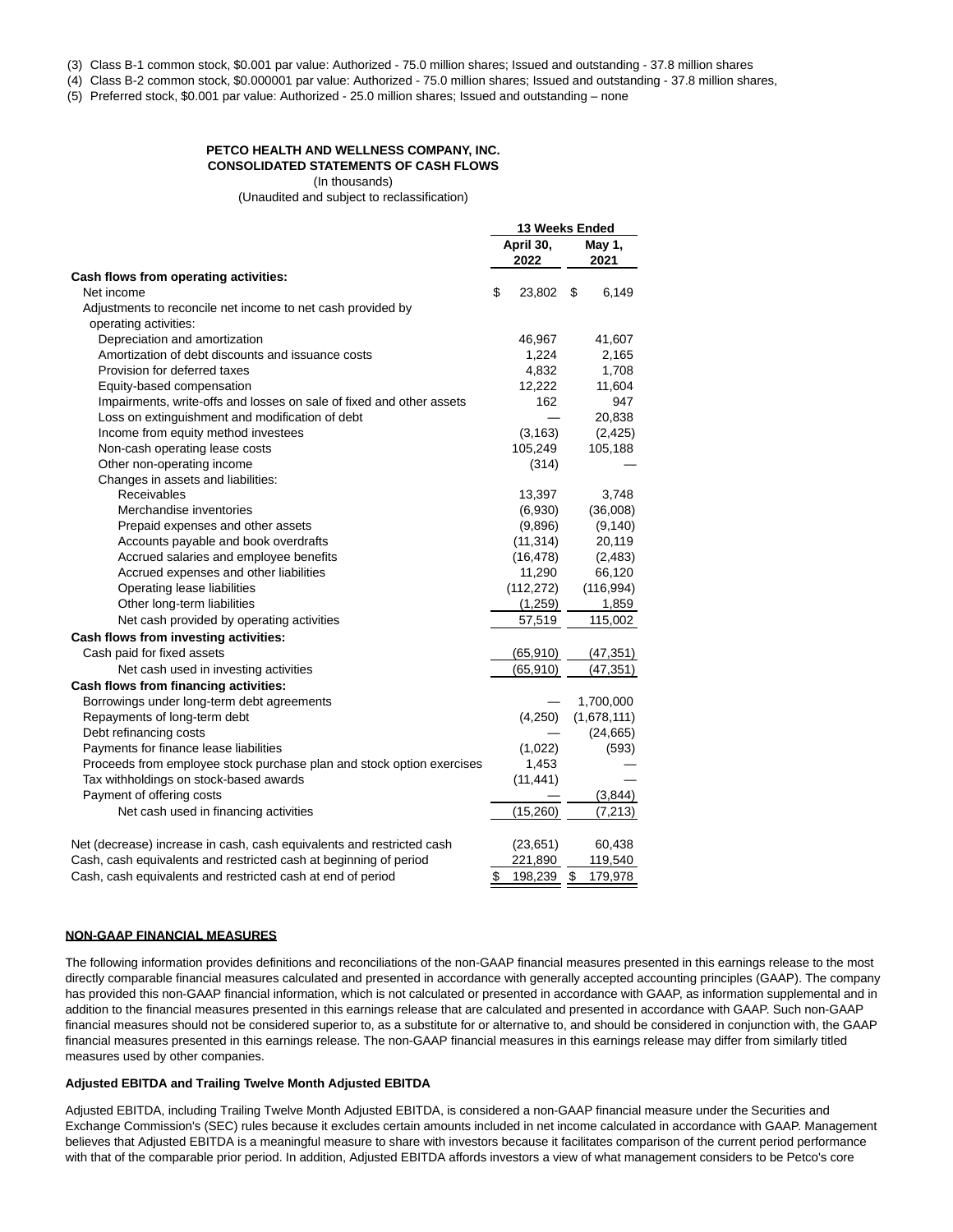operating performance as well as the ability to make a more informed assessment of such operating performance as compared with that of the prior period.

Please see the company's Annual Report on Form 10-K for the fiscal year ended January 29, 2022 filed with the SEC on March 24, 2022 for additional information on Adjusted EBITDA. The tables below reflect the calculation of Adjusted EBITDA for the thirteen and trailing twelve months ended April 30, 2022 compared to the thirteen and trailing twelve months ended May 1, 2021, respectively, as well as the twelve-month period ended January 29, 2022.

| (dollars in thousands)                                                                                        |                   | 13 Weeks Ended |                |             |  |  |  |  |  |
|---------------------------------------------------------------------------------------------------------------|-------------------|----------------|----------------|-------------|--|--|--|--|--|
| Reconciliation of Net Income Attributable to Class A and B-1<br><b>Common Stockholders to Adjusted EBITDA</b> | April 30,<br>2022 |                | May 1,<br>2021 |             |  |  |  |  |  |
| Net income attributable to Class A and B-1 common stockholders                                                | \$                | 24,693         | \$             | 7,560       |  |  |  |  |  |
| Add (deduct):                                                                                                 |                   |                |                |             |  |  |  |  |  |
| Interest expense, net                                                                                         |                   | 19,614         |                | 20,508      |  |  |  |  |  |
| Income tax expense                                                                                            |                   | 10,000         |                | 2,679       |  |  |  |  |  |
| Depreciation and amortization                                                                                 |                   | 46,967         |                | 41,607      |  |  |  |  |  |
| Income from equity method investees                                                                           |                   | (3, 163)       |                | (2, 425)    |  |  |  |  |  |
| Loss on debt extinguishment and modification                                                                  |                   |                |                | 20,838      |  |  |  |  |  |
| Asset impairments and write offs                                                                              |                   | 162            |                | 947         |  |  |  |  |  |
| Equity-based compensation                                                                                     |                   | 12,222         |                | 11,604      |  |  |  |  |  |
| Other non-operating income                                                                                    |                   | (314)          |                |             |  |  |  |  |  |
| Mexico joint venture EBITDA (1)                                                                               |                   | 6,778          |                | 6,006       |  |  |  |  |  |
| Store pre-opening expenses                                                                                    |                   | 3,359          |                | 4,029       |  |  |  |  |  |
| Store closing expenses                                                                                        |                   | 1,860          |                | 1,103       |  |  |  |  |  |
| Non-cash occupancy-related costs (2)                                                                          |                   | 2,194          |                | 1,139       |  |  |  |  |  |
| Acquisition-related integration costs (3)                                                                     |                   | 2,236          |                |             |  |  |  |  |  |
| Other costs (4)                                                                                               |                   | 5,943          |                | 10,151      |  |  |  |  |  |
| <b>Adjusted EBITDA</b>                                                                                        | S                 | 132,551        | \$             | 125,746     |  |  |  |  |  |
| Net sales                                                                                                     |                   | \$1,475,991    |                | \$1,414,994 |  |  |  |  |  |
| Net margin (5)                                                                                                |                   | $1.7\%$        |                | 0.5%        |  |  |  |  |  |
| Adjusted EBITDA Margin                                                                                        |                   | 9.0%           |                | 8.9%        |  |  |  |  |  |

| (dollars in thousands)                                                                                        | <b>Trailing Twelve Months</b> |                   |    |                     |    |                |
|---------------------------------------------------------------------------------------------------------------|-------------------------------|-------------------|----|---------------------|----|----------------|
| Reconciliation of Net Income Attributable to Class A and B-1<br><b>Common Stockholders to Adjusted EBITDA</b> |                               | April 30,<br>2022 |    | January 29,<br>2022 |    | May 1,<br>2021 |
| Net income attributable to Class A and B-1 common stockholders                                                | S                             | 181,550           | \$ | 164,417             | \$ | 12,245         |
| Add (deduct):                                                                                                 |                               |                   |    |                     |    |                |
| Interest expense, net                                                                                         |                               | 76,442            |    | 77,335              |    | 178,314        |
| Income tax expense                                                                                            |                               | 60,795            |    | 53,473              |    | 9,897          |
| Depreciation and amortization                                                                                 |                               | 177,791           |    | 172,431             |    | 172,876        |
| Income from equity method investees                                                                           |                               | (11, 622)         |    | (10, 883)           |    | (8,575)        |
| Loss on debt extinguishment and modification                                                                  |                               |                   |    | 20,838              |    | 38,387         |
| Asset impairments and write offs                                                                              |                               | 10,133            |    | 10,918              |    | 13,144         |
| Equity-based compensation                                                                                     |                               | 49,883            |    | 49,265              |    | 22,214         |
| Other non-operating income                                                                                    |                               | (34, 812)         |    | (34, 497)           |    |                |
| Mexico joint venture EBITDA (1)                                                                               |                               | 27,609            |    | 26,837              |    | 21,061         |
| Store pre-opening expenses                                                                                    |                               | 14,095            |    | 14,765              |    | 11,349         |
| Store closing expenses                                                                                        |                               | 5,785             |    | 5,028               |    | 7,858          |
| Non-cash occupancy-related costs (2)                                                                          |                               | 9,169             |    | 8,114               |    | 13,179         |
| Acquisition-related integration costs (3)                                                                     |                               | 2,236             |    |                     |    |                |
| Other costs (4)                                                                                               |                               | 29,229            |    | 33,437              |    | 31,309         |
| <b>Adjusted EBITDA</b>                                                                                        |                               | 598,283           | S. | 591,478             | \$ | 523,258        |
| Net sales                                                                                                     |                               | \$5,868,146       |    | \$5,807,149         |    | \$5,221,675    |
| Net margin (5)                                                                                                |                               | 3.1%              |    | 2.8%                |    | $0.2\%$        |
| Adjusted EBITDA Margin                                                                                        |                               | 10.2%             |    | 10.2%               |    | 10.0%          |

# **Adjusted Net Income and Adjusted EPS**

Adjusted Net Income and Adjusted diluted earnings per share attributable to Petco common stockholders (Adjusted EPS) are considered non-GAAP financial measures under the SEC's rules because they exclude certain amounts included in the net income attributable to Petco common stockholders and diluted earnings per share attributable to Petco common stockholders calculated in accordance with GAAP. Management believes that Adjusted Net Income and Adjusted EPS are meaningful measures to share with investors because they facilitate comparison of the current period performance with that of the comparable prior period. In addition, Adjusted Net Income and Adjusted EPS afford investors a view of what management considers to be Petco's core earnings performance as well as the ability to make a more informed assessment of such earnings performance with that of the prior period.

The tables below reflect the calculation of Adjusted Net Income and Adjusted EPS for the thirteen weeks ended April 30, 2022 compared to the thirteen weeks ended May 1, 2021.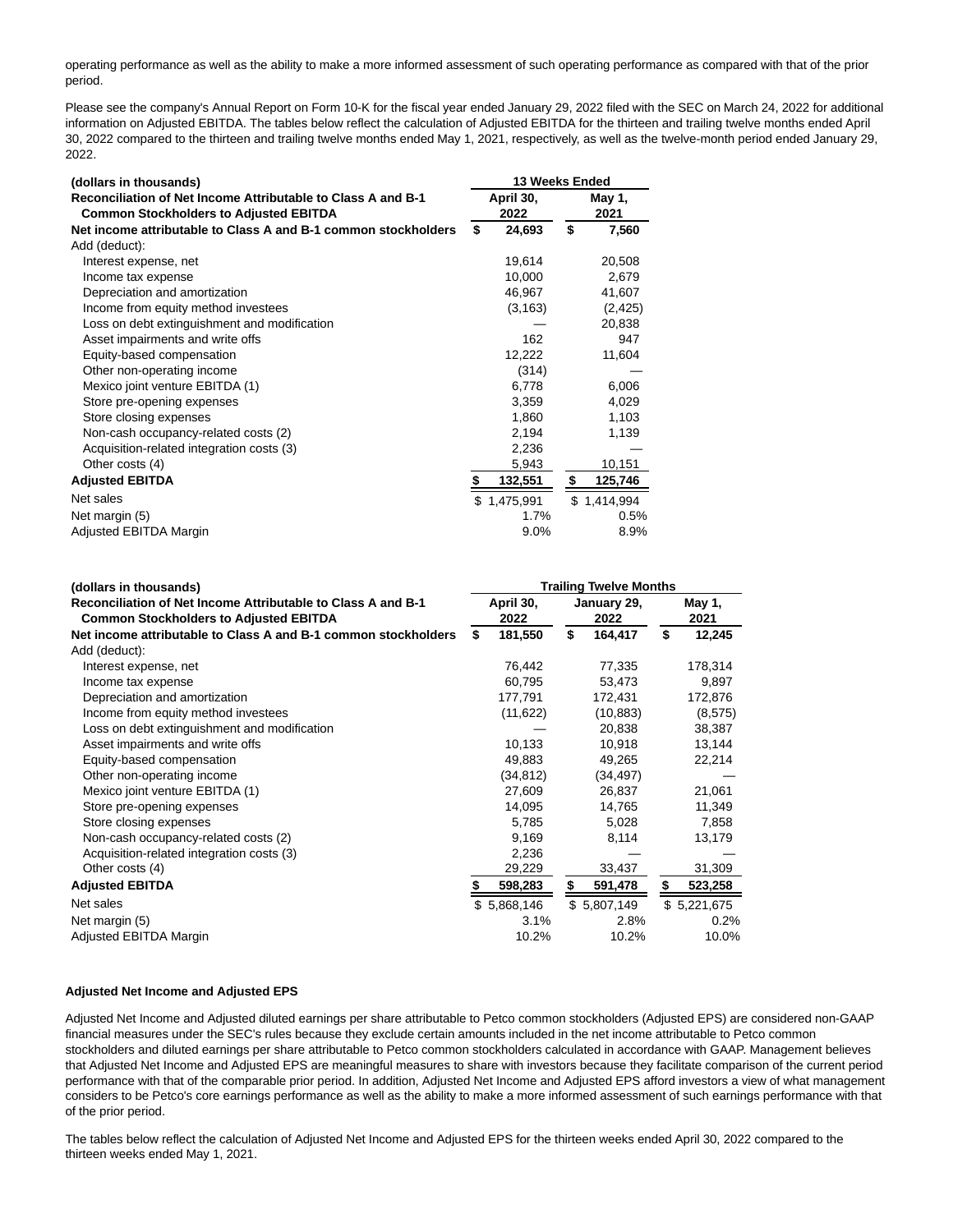| (in thousands, except per share amounts)                        | 13 Weeks Ended |                |    |           |             |        |    |           |  |
|-----------------------------------------------------------------|----------------|----------------|----|-----------|-------------|--------|----|-----------|--|
| <b>Reconciliation of Diluted EPS to Adjusted EPS</b>            |                | April 30, 2022 |    |           | May 1, 2021 |        |    |           |  |
|                                                                 |                | Amount         |    | Per share |             | Amount |    | Per share |  |
| Net income attributable to common stockholders / diluted EPS \$ |                | 24,693         | S  | 0.09      | \$          | 7,560  | \$ | 0.03      |  |
| Add (deduct):                                                   |                |                |    |           |             |        |    |           |  |
| Income tax expense                                              |                | 10,000         |    | 0.04      |             | 2,679  |    | 0.01      |  |
| Loss on debt extinguishment and modification                    |                |                |    |           |             | 20.838 |    | 0.08      |  |
| Asset impairments and write offs                                |                | 162            |    | 0.00      |             | 947    |    | 0.00      |  |
| Equity-based compensation                                       |                | 12,222         |    | 0.04      |             | 11,604 |    | 0.04      |  |
| Other non-operating income                                      |                | (314)          |    | (0.00)    |             |        |    |           |  |
| Store pre-opening expenses                                      |                | 3,359          |    | 0.01      |             | 4,029  |    | 0.02      |  |
| Store closing expenses                                          |                | 1.860          |    | 0.01      |             | 1.103  |    | 0.00      |  |
| Non-cash occupancy-related costs (2)                            |                | 2.194          |    | 0.01      |             | 1,139  |    | 0.01      |  |
| Acquisition-related integration costs (3)                       |                | 2,236          |    | 0.01      |             |        |    |           |  |
| Other costs (4)                                                 |                | 5,943          |    | 0.02      |             | 10,151 |    | 0.04      |  |
| Adjusted pre-tax income / diluted earnings per share            | \$.            | 62.355         | \$ | 0.23      | \$.         | 60.050 | \$ | 0.23      |  |
| Income tax expense at 26% normalized tax rate                   |                | 16,212         |    | 0.06      |             | 15,613 |    | 0.06      |  |
| <b>Adjusted Net Income / Adjusted EPS</b>                       |                | 46,143         | S  | 0.17      |             | 44,437 | \$ | 0.17      |  |

## **Fiscal 2022 Guidance**

| Metric                       | <b>Current Guidance</b> |
|------------------------------|-------------------------|
| Net Revenue                  | \$6.15 - \$6.25 billion |
| Adjusted EBITDA <sup>3</sup> | \$630 - \$645 million   |
| Adjusted EPS <sup>3</sup>    | $$0.97 - $1.00$         |
| <b>Capital Expenditures</b>  | \$275 - \$325 million   |

Assumptions in the previously stated guidance include that economic conditions, currency rates and the tax and regulatory landscape remain generally consistent. Adjusted EPS guidance assumes approximately \$76 million of interest expense, a 26 percent tax rate and a 267 million weighted average diluted share count. We have not reconciled Adjusted EBITDA and Adjusted EPS outlook to the most comparable GAAP outlook because it is not possible to do so without unreasonable efforts due to the uncertainty and potential variability of reconciling items, which are dependent on future events and often outside of management's control and which could be significant. Because such items cannot be reasonably predicted with the level of precision required, we are unable to provide outlook for the comparable GAAP measures. Forward-looking estimates of Adjusted EBITDA and Adjusted EPS are made in a manner consistent with the relevant definitions and assumptions noted herein.

# **Adjusted EBITDA, Adjusted Net Income and Adjusted EPS Footnotes**

(1) Mexico Joint Venture EBITDA represents 50 percent of the entity's operating results for all periods, as adjusted to reflect the results on a basis comparable to Adjusted EBITDA. In the financial statements, this joint venture is accounted for as an equity method investment and reported net of depreciation and income taxes. Because such a presentation would not reflect the adjustments made in the calculation of Adjusted EBITDA, we include the 50 percent interest in the company's Mexico joint venture on an Adjusted EBITDA basis to ensure consistency. The table below presents a reconciliation of Mexico joint venture net income to Mexico joint venture EBITDA.

|                       | 13 Weeks Ended |           |   |        |  |  |  |
|-----------------------|----------------|-----------|---|--------|--|--|--|
|                       |                | April 30, |   | May 1, |  |  |  |
| (in thousands)        |                | 2022      |   | 2021   |  |  |  |
| Net income            | S              | 5,133     | S | 4.849  |  |  |  |
| Depreciation          |                | 4.294     |   | 3,400  |  |  |  |
| Income tax expense    |                | 2,997     |   | 2,780  |  |  |  |
| Foreign currency gain |                | (64)      |   | (145)  |  |  |  |
| Interest expense, net |                | 1,196     |   | 1,128  |  |  |  |
| <b>EBITDA</b>         |                | 13,556    |   | 12,012 |  |  |  |
| 50% of EBITDA         |                | 6,778     | S | 6,006  |  |  |  |

(2) Non-cash occupancy-related costs include the difference between cash and straight-line rent for all periods.

(3) Acquisition/integration costs include direct costs resulting from acquiring and integrating businesses. These include third-party professional and legal fees and other integration-related costs that would not have otherwise been incurred as part of the company's operations.

(4) Other costs include: severance; legal reserves and related fees; one-time consulting and other costs associated with our strategic transformation initiatives; discontinuation and liquidation costs; and costs related to our initial public offering and refinancing.

(5) We define net margin as net income attributable to Class A and B-1 common stockholders divided by net sales and Adjusted EBITDA margin as Adjusted EBITDA divided by net sales.